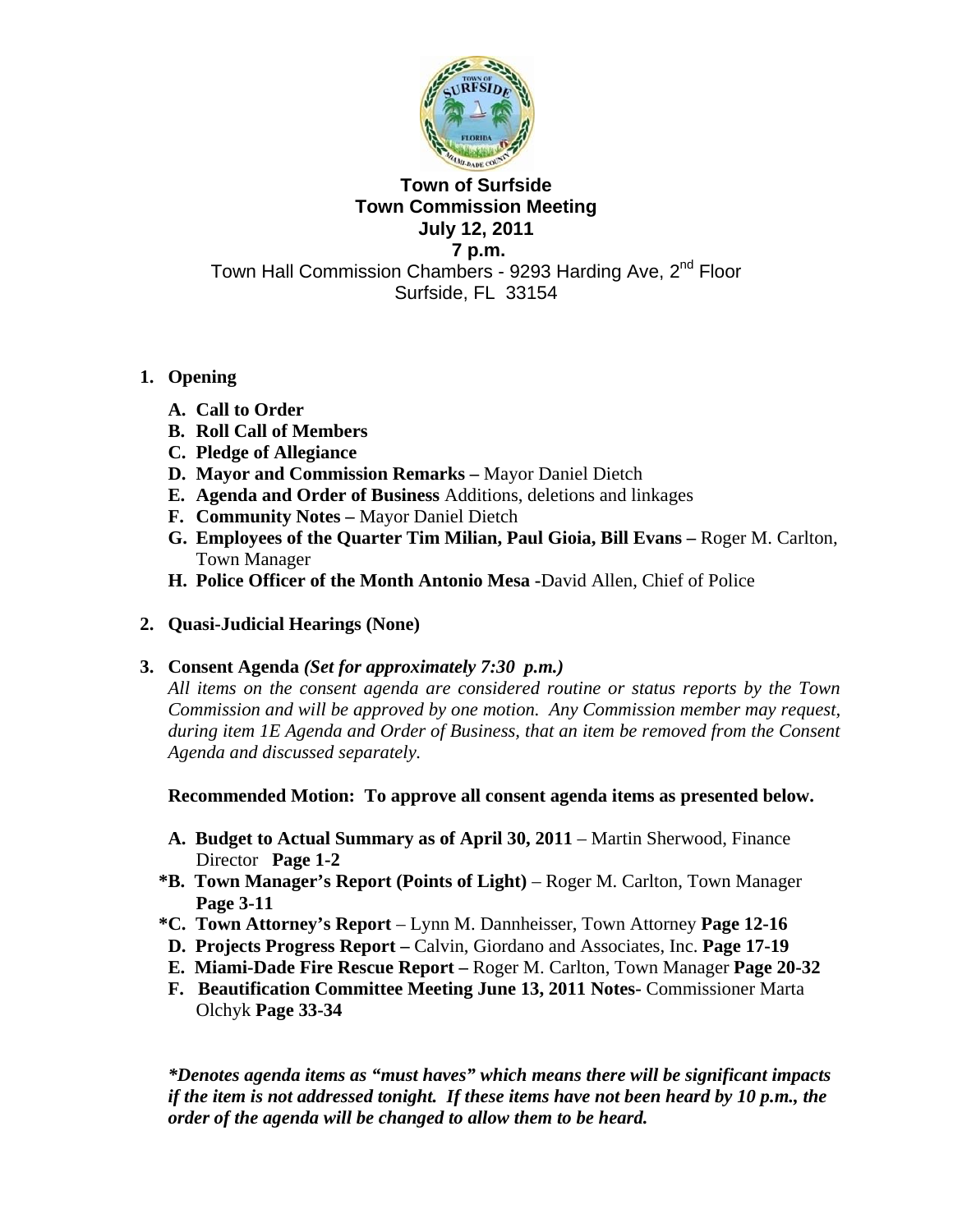### **4. Ordinances**

*(Set for approximately 8:00 p.m.) (Note: Good and Welfare must begin at 8:15)* 

**A. Second Readings (Ordinances and Public Hearing)**

 **\*1. Repeal of Moratorium –** Lynn M. Dannheisser, Town Attorney **Page 35-72 AN ORDINANCE OF THE TOWN COMMISSION OF THE TOWN OF SURFSIDE, FLORIDA, REPEALING ORDINANCE 2011-1571 "TEMPORARY MORATORIUM ON THE PROCESSING OF SITE PLANS, BUILDING PERMITS, AND THE ISSUANCE OF CERTIFICATES OF USE OR OCCUPANCY FOR NON- RETAIL, NON-RESTAURANT USES FOR THE PROPERTIES GENERALLY LOCATED BETWEEN 96TH AND 94TH STREET AND HARDING AVENUE" AS WAS FURTHER DELINEATED IN THE MAP ATTACHED AS EXHIBIT "A" TO ORDINANCE 2011-1571; REPEALING ALL ORDINANCES IN CONFLICT; PROVIDING A SEVERABILITY CLAUSE; PROVIDING AN EFFECTIVE DATE.** 

**[This Ordinance repeals the moratorium on downtown uses that are nonretail, non restaurant and acknowledges a package of recommendations from the Downtown Vision Advisory Committee.]** 

 **\*2. Special Events Permit –** Lynn M. Dannheisser, Town Attorney **Page 73-80 AN ORDINANCE OF THE TOWN COMMISSION OF THE TOWN OF SURFSIDE, FLORIDA CREATING CHAPTER 35 "EVENTS" AND ARTICLE I "SPECIAL EVENTS" AND SPECIFICALLY CREATING SECTIONS 35-1 "PERMITS FOR SPECIAL EVENTS", SECTION 35-2 "EXEMPTIONS"; SECTION 35-3 "ENFORCEMENT AND SPECIAL EVENTS RECYCLING"; AND 35-4 "COORDINATION WITH TOWN POLICE DEPARTMENT" OF THE TOWN OF SURFSIDE CODE OF ORDINANCES PROVIDING FOR INCLUSION IN THE CODE; REPEALING ALL ORDINANCES OR PARTS OF ORDINANCES IN CONFLICT HEREWITH; AND PROVIDING FOR AN EFFECTIVE DATE.** 

**[This Ordinance requires the issuance of permits for special events in order to regulate and address issues such as additional policing, imposition of bonds or insurance coverage, traffic and noise.]** 

 **\*3. Vacant Storefronts - –** Lynn M. Dannheisser, Town Attorney **Page 81-88 AN ORDINANCE OF THE TOWN COMMISSION OF THE TOWN OF SURFSIDE, FLORIDA AMENDING THE TOWN OF SURFSIDE CODE OF ORDINANCES BY AMENDING CHAPTER 14 BUILDINGS AND BUILDING REGULATIONS; SECTION 14-52 COMMERCIAL**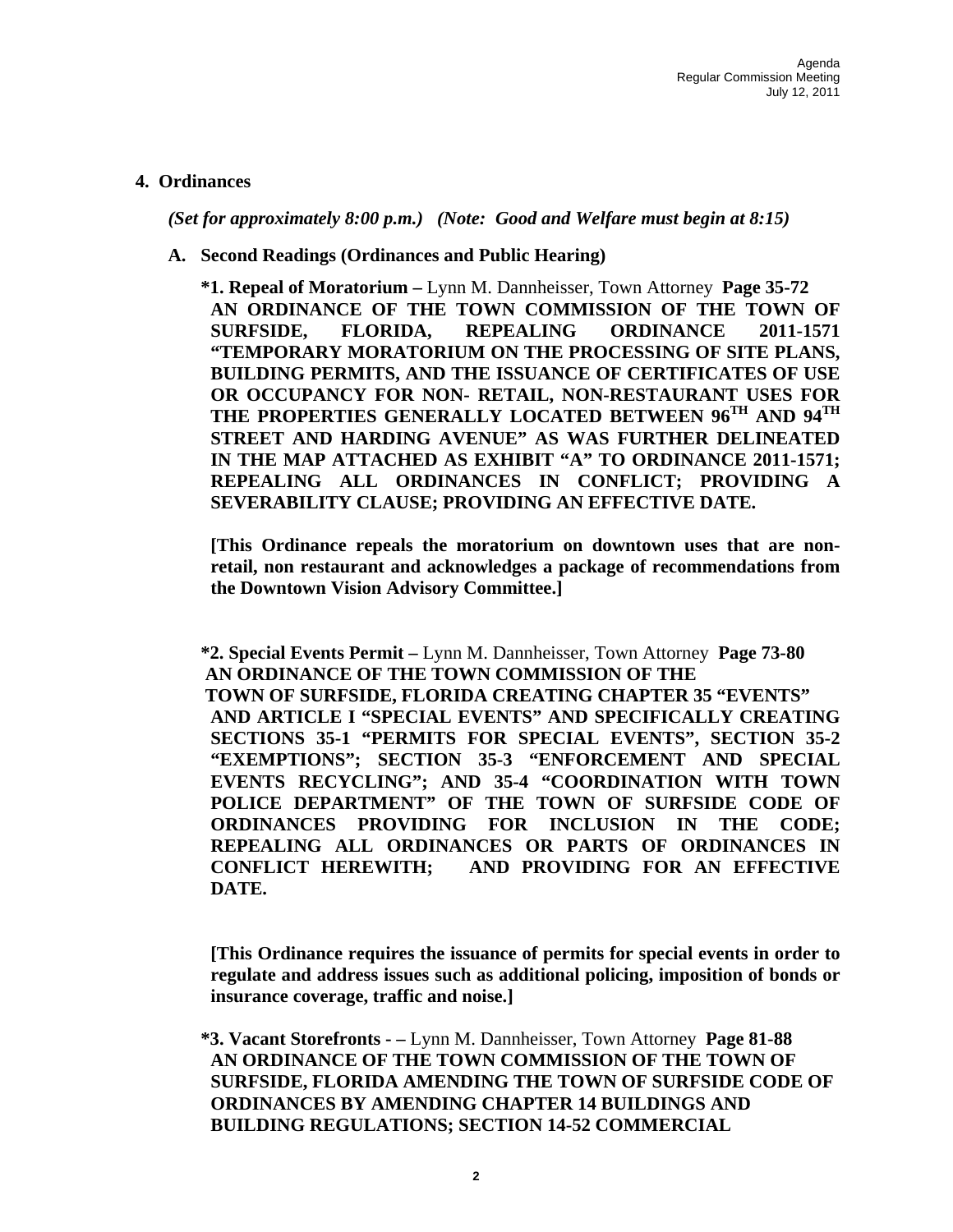**STANDARDS ESTABLISHED RELATING TO THE APPEARANCE OF VACANT STOREFRONTS; PROVIDING FOR INCLUSION IN THE CODE; REPEALING ALL ORDINANCES OR PARTS OF ORDINANCES IN CONFLICT HEREWITH; AND PROVIDING FOR AN EFFECTIVE DATE.** 

**[This Ordinance provides for the installation of regulated window coverings in vacant storefronts designed to give an appealing and uniform appearance.]** 

 **\*4. Newsracks –** Lynn M. Dannheisser, Town Attorney **Page 89-98 AN ORDINANCE OF THE TOWN COMMISSION OF THE TOWN OF SURFSIDE, FLORIDA AMENDING CHAPTER 14 "BUILDINGS AND BUILDING REGULATIONS" AND SPECIFICALLY ARTICLE III "PROPERTY MAINTENANCE STANDARDS"; CREATING SECTION 14- 57 "NEWSRACKS ON PUBLIC RIGHTS-OF-WAY" OF THE TOWN OF SURFSIDE CODE OF ORDINANCES PROVIDING FOR INCLUSION IN THE CODE; REPEALING ALL ORDINANCES OR PARTS OF ORDINANCES IN CONFLICT HEREWITH; AND PROVIDING FOR AN EFFECTIVE DATE.** 

**[This Ordinance regulates the size, placement and appearance of newsracks throughout the Town for aesthetic and safety purposes.]** 

 **\*5. Retirement Plan Opt Out** – Roger M. Carlton, Town Manager **Page 99-103 AN ORDINANCE AMENDING THE CODE OF THE TOWN OF SURFSIDE; RELATING TO THE RETIREMENT PLAN FOR EMPLOYEES OF THE TOWN OF SURFSIDE; AMENDING SECTION 2- 171 OF THE CODE TO REVISE THE DEFINITION OF EMPLOYEE TO PERMIT CHARTER OFFICERS TO OPT OUT OF THE PLAN; AMENDING SECTION 2-174 TO CREATE A MECHANISM FOR CHARTER OFFICERS TO OPT OUT OF THE PLAN; PROVIDING FOR SEVERABILITY; PROVIDING FOR CODIFICATION; AND PROVIDING AN EFFECTIVE DATE.** 

**[This Ordinance permits Charter Officers to opt out of the Town's pension plan. Both Charter Officers have previously contractually opted out. This codifies a situation already in place.]**

 **B. First Readings Ordinances NONE** 

**`** 

 **5. Resolutions and Proclamations (***Set for approximately 9:00 p.m.) (Note: Depends*  *upon length of Good and Welfare)*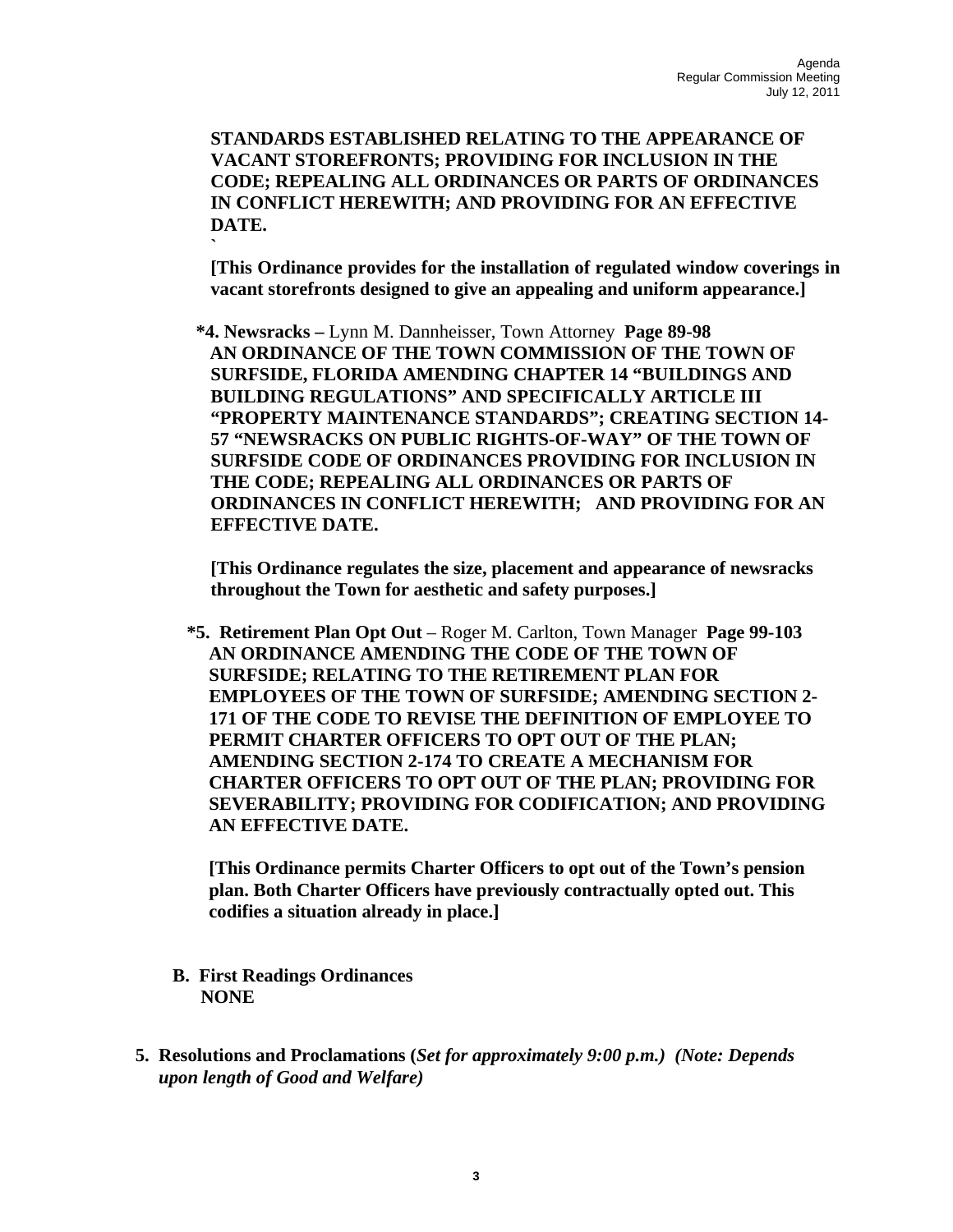- **A. Proposed Ad-Valorem Budget Millage for Fiscal Year 2011-2012** Roger M Carlton, Town Manager **Page 104-109** (Note, the Miami-Dade Property Appraiser has recently announced the final value of a mill and additional information has come in since the budget workshop which will be discussed when this item comes up.)  **A RESOLUTION OF THE TOWN COMMISSION OF THE TOWN OF SURFSIDE, FLORIDA, DETERMINING A PROPOSED OPERATING MILLAGE RATE, DETERMINING THE CURRENT YEAR ROLLED-BACK RATE; ESTABLISHING THE DATE, TIME AND PLACE FOR THE FIRST AND SECOND PUBLIC HEARINGS AS REQUIRED BY LAW; DIRECTING THE TOWN CLERK TO FILE SAID RESOLUTION WITH THE PROPERTY APPRAISER OF MIAMI-DADE COUNTY PURSUANT TO THE REQUIREMENTS OF FLORIDA STATUTES AND THE RULES AND REGULATIONS OF THE DEPARTMENT OF REVENUE FOR THE STATE OF FLORIDA; AND PROVIDING FOR AN EFFECTIVE DATE.**
- **B. Expansion of Gambling Initiative –**Mayor Daniel Dietch **Page 110-112 A RESOLUTION OF THE TOWN COMMISSION OF THE TOWN OF SURFSIDE, FLORIDA, OPPOSING ANY INITIATIVE TO AMEND FLORIDA'S CONSTITUTION TO ALLOW CASINO GAMBLING IN SURFSIDE; PROVIDING FOR AN EFFECTIVE DATE.**

#### **6. Good and Welfare** *(Set for approximately 8:15 p.m.)*

*Public comments for subjects or items not on the agenda. Public comment on agenda items will be allowed when agenda item is discussed by the Commission.* 

# **7. Town Manager and Town Attorney Reports**

Town Manager and Town Attorney Reports have been moved to the Consent Agenda – Item 3.

 *All items on the Consent Agenda are considered routine or status reports by the Town Commission and will be approved by one motion. Any Commission member may request, during item 1E Agenda and Order of Business, that an item be removed from the consent agenda and discussed separately.* 

# **8. Unfinished Business and New Business** *(Set for approximately 9:15 p.m.)* **NONE**

- **9. Mayor, Commission and Staff Communications** *(Set for approximately 9:30 p.m.)* 
	- **A. Community Center Fee Structure for Non Residents** Commissioner Marta Olchyk **Page 113**
	- **B. Collins Avenue Sewer Main Project Traffic Management Plan-** Roger M. Carlton, Town Manager and Assistant Police Chief John Di Censo **Page 114-173**
	- **C. End of Session Report** Fausto Gomez, Legislative Consultant **Page174-184 (SET FOR TIME CERTAIN AT 7:30PM)**